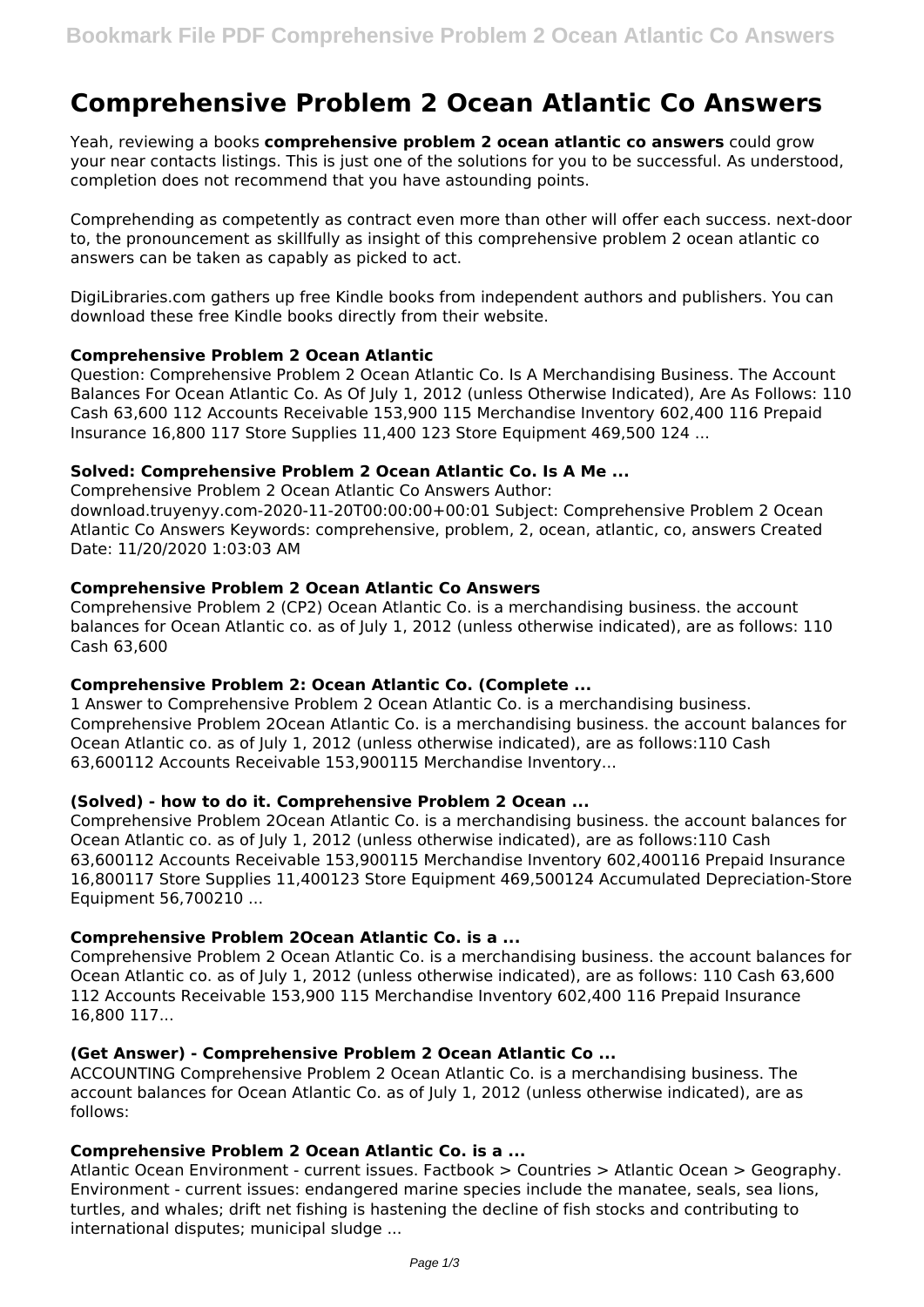## **Atlantic Ocean Environment - current issues - Geography**

Comprehensive Problem 2 Ocean Atlantic Co Answers right site to start getting this info. acquire the comprehensive problem 2 ocean atlantic co answers belong to that we give here and check out the link. You could buy guide comprehensive problem 2 ocean atlantic co answers or acquire it as soon as feasible. You could

### **Comprehensive Problem 2 Ocean Atlantic Co Answers**

The IPCC report notes that carbon pollution so far has decreased the average ocean pH, which is based on a logarithmic scale, from 8.2 to 8.1, meaning the ocean is 25 percent more acidic today ...

### **Rising Tides, Troubled Waters: The Future of Our Ocean**

The oceans are among our biggest resource for life on earth, and also our biggest dumping grounds. That kind of paradox could give anyone an identity crisis. We seem to think we can take all the ...

## **The Ocean Has Issues: 7 Biggest Problems Facing Our Seas ...**

Ocean Atlantic Co. is a merchandising business. The account balances for Ocean Atlantic Co. as of July 1, 2012 (unless otherwise indicated), are as follows: Part 1: On your own paper, in the working papers, or using a spreadsheet, enter the balances of each of the accounts in the appropriate balance column of a four-column account.

#### **Ocean Atlantic - Study Please**

Hello. I am having trouble with Comprehensive Problem 2 A copy of the question can be found here: ... The freight invoice paid by Ocean Atlantic was reimbursed by the purchaser. I noticed that the Miscellaneous Selling expense was up \$1,100.

## **Accounting for Merchandising Business help? | Yahoo Answers**

Textbook solution for World of Chemistry, 3rd edition 3rd Edition Steven S. Zumdahl Chapter 2 Problem 16A. We have step-by-step solutions for your textbooks written by Bartleby experts! The Atlantic Ocean on a sunny day needs to be identified as mixture or pure substance.

#### **The Atlantic Ocean on a sunny day needs to be identified ...**

Emulsified oil washes ashore after the MV Braer, a U.S.-owned oil tanker, ran aground in hurricaneforce winds off the Shetland Islands.The 1993 spill emptied 93,366 short tons (84,700 metric tons ...

# **Oceans and the Threats They Face | National Geographic**

Problem 45. One busy air route across the Atlantic Ocean is about 5500 km. The now-retired Concord, a supersonic jet capable of flying at twice the speed of sound, was used for traveling such routes.

# **One busy air route across the Atlantic Ocean is about 5500 ...**

The Atlantic Ocean is located between Africa, Europe, the Arctic Ocean, the Americas and the Southern Ocean.. It covers approximately 20 percent of the Earth's surface and about 29 percent of its water surface area.. The Atlantic Ocean is the second largest ocean in the world, following only the Pacific.. The equator subdivides it into the North Atlantic ocean and South Atlantic Ocean.

## **Interesting facts about the Atlantic Ocean | Just Fun Facts**

While over the last three decades the Transatlantic Slave Trade Database (TASTD) has mobilized an astounding scholarly energy, the history of the slave trade in Asia has so far remained underdeveloped. Although numerous scholarly articles have indicated the widespread presence of slavery and the slave trade throughout maritime Asia from the early modern period well into the 19th century ...

# **Towards an Indian Ocean and Maritime Asia Slave Trade ...**

Press Releases The Office of the Spokesperson releases statements, media notes, notices to the press and fact sheets on a daily basis. These are posted to our website as they are released throughout the day.